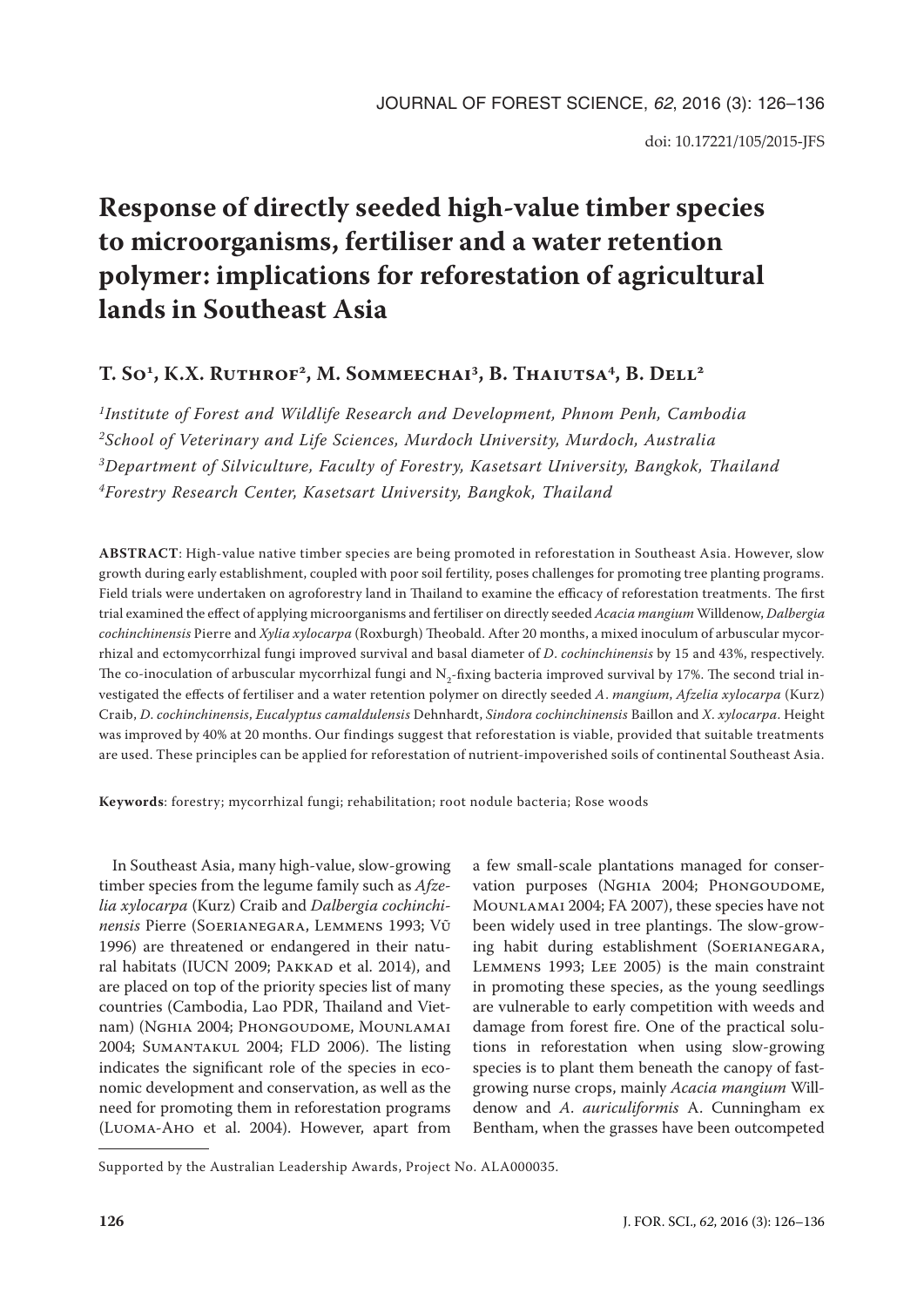(OTSAMO 1998; MCNAMARA et al. 2006). Another potential solution is the application of fertiliser, which is widely used to facilitate the early growth of newly planted seedlings to help them overcome the harsh conditions of some planting sites (Kalinganire, Pinyopusarerk 2000; Noor et al. 2002).

The majority of legume trees form symbiotic associations with  $N_2$ -fixing bacteria and mycorrhizal fungi (Faria et al. 1987; Herrera et al*.* 1993; Rasolomampianina et al. 2005). However, the knowledge of the status of  $N_2$ -fixing capacity or mycorrhizal fungal association or dependence of high-value timber species of continental Southeast Asia is limited. In addition, the value of microorganisms in promoting the early establishment and growth from direct seeding of high-value timber legumes has not been investigated.

Soil solution, a mixture of soil water and dissolved nutrients, is a key medium for supporting plant and soil biota growth (BARDGETT 2005). In bare ground, such as agricultural land, the soil moisture content in the surface horizon is significantly lower than that under forest cover (Uhl et al. 1988). Therefore, maintaining soil moisture availability is essential to prevent plant mortality and to sustain growth. Traditionally, soil moisture can be maintained by application of organic matter including covering the soil surface with mulch (RUSSELL 1973). These methods, however, are time and resource consuming. Application of water retention polymers for conserving soil moisture for promoting plant growth has been tested, particularly in arid regions (DUANGPATRA, Attanandana 1992; Hayat, Ali 2004; Bhat et al. 2009). However, the effect of water retention polymers on direct seeding in reforestation has not been tested. It is likely that water retention polymers not only retain soil water during intermittent dry periods in the wet season, but also extend soil water availability into the dry season. Such products are worth testing together with direct seeding as newly emerged seedlings are susceptible to drought. Sustaining water availability during the first growing season may enhance the growth of newly emerged seedlings and thus they are better able to withstand the ensuing dry period.

The aim of this study is to explore the effects of microorganisms, fertiliser and a water retention polymer on directly seeded high-value timber species of Southeast Asia: *A*. *xylocarpa*, *D*. *cochinchinensis*, *Sindora cochinchinensis* Baillon and *Xylia xylocarpa* (Roxburgh) Theobald. Two fast-growing exotic species, *A*. *mangium* and *Eucalyptus camaldulensis* Dehnhardt, were included in the study as reference species, but they are not the main focus. Consideration of the growth characteristics of the high-value timber trees and possibilities for promoting early establishment and growth led to the following hypotheses:

- (*i*) Direct seeding of high-value timber species is a viable option for reforestation of a former agricultural land;
- (*ii*) Beneficial microorganisms, inorganic fertiliser and a water retention polymer enhance the survival and early growth of directly seeded, high-value timber species.

To test these hypotheses, two separate experiments were established at a site in Sakeaw Province, Thailand, adjacent to the Thai-Cambodian border. This site was chosen because: (*i*) it is the natural habitat of all indigenous species used in this study, (*ii*) the climatic conditions represent a large region of continental Southeast Asia.

# **MATERIAL AND METHODS**

**Study site**. The study site (13°33'54"N, 102°10'20''E) was located in Wang Nam Yen District, Sakaew Province, Thailand, ca. 200 km east of Bangkok. It was located within the forest plantation concession of the Forest Industry Organization, a state-owned forest enterprise under the Ministry of Natural Resources and Environment, Thailand. The area is flat with an altitude of 80 m a.s.l. The climate is governed by the monsoon and characterized by two distinct seasons, the wet season from May to October, and the dry season from November to April. In 2008, the area received an accumulative rainfall of 1939 mm and the mean annual temperature was 27°C (Thai Meteorological Department 2008). The trial site was previously covered with a mixed deciduous forest, dominated by *Pterocarpus macrocarpus* Kurz, *A*. *xylocarpa*, *X*. *xylocarpa* and *D*. *cochinchinensis*, which was cleared in the late 1970s. Since then, the area has been managed for crop production, six-year rotation of *E. camaldulensis* and cassava agroforestry for the past 30 years before the establishment of the experimental plots (Chaiya Junsawang 2008, pers. comm.).

The soil is a sandy loam derived from a red-yellow Podzol (MOORMANN, ROJANASOONTHON 1967). The topsoil, which varies from 5 to 20 cm, is grey in colour. Gravels and stones constitute around 20–30% and 40–50% of the soil composition in the top soil and subsoil, respectively. Two soil samples were randomly collected and sent to the Laboratory of Forest Soil at the Faculty of Forestry, Kasetsart University, Thailand, for physical and chemical analyses (Table 1).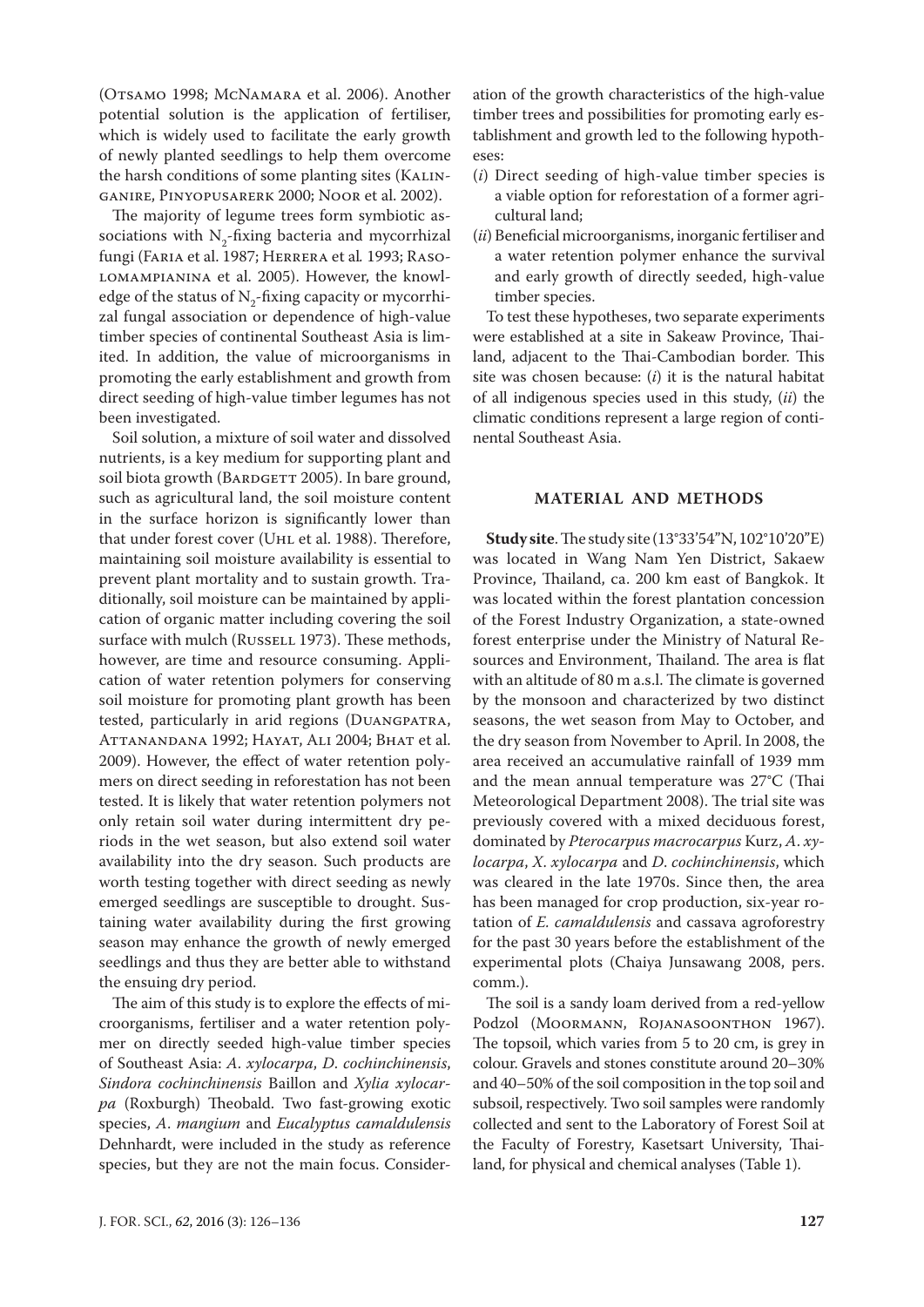Table 1. Physical and chemical properties of soils in the experimental trials

|                                    |             | Experiment 1   | Experiment 2 |                |  |
|------------------------------------|-------------|----------------|--------------|----------------|--|
|                                    | $0-20$ (cm) | $21 - 50$ (cm) | $0-20$ (cm)  | $21 - 50$ (cm) |  |
| Sand (%)                           | 65          | 78             | 66           | 71             |  |
| Silt $(\%)$                        | 19          | 9              | 18           | 16             |  |
| $Clay(\%)$                         | 16          | 13             | 16           | 13             |  |
| $pH$ (H <sub>2</sub> O ratio 1:1)  | 6.04        | 5.54           | 5.32         | 5.9            |  |
| Total C $(\%)^1$                   | 1.73        | 0.58           | 1.16         | 0.45           |  |
| Total N $(\%)^1$                   | 0.16        | 0.07           | 0.11         | 0.05           |  |
| $P (mg kg^{-1})^2$                 | 8.91        | 2.03           | 4.17         | 1.8            |  |
| K (mg $kg^{-1}$ ) <sup>3</sup>     | 174         | 63.94          | 70.3         | 28.16          |  |
| CEC (cmol $kg^{-1}$ ) <sup>4</sup> | 10.24       | 4.99           | 8.25         | 5.56           |  |
| $OM (%)^5$                         | 3.41        | 0.93           | 2.08         | 0.58           |  |
| Ca $(mg kg^{-1})^3$                | 1,663.6     | 854.8          | 1,337.6      | 107            |  |
| $Mg$ (mg kg <sup>-1)3</sup>        | 177.36      | 72.66          | 99.16        | 50.4           |  |

<sup>1</sup>total C and N: combustion method (Dumas method), <sup>2</sup>bray II, <sup>3</sup>extracted with NH<sub>4</sub>OAc, pH 7.0 and analysed with an atomic absorption spectrophotometer, <sup>4</sup>1M NH<sub>4</sub>OAc, pH 7.0, <sup>5</sup>Walkley-Black acid digestion, the values are single measurements CEC – cation exchange capacity, OM – organic matter

**Seed sources**. Four indigenous tree species, *A*. *xylocarpa*, *D*. *cochinchinensis*, *S*. *cochinchinensis* and *X*. *xylocarpa*, were selected for this study based on availability, socio-economic value, conservation value and potential  $N_2$ -fixing capability. Seeds were provided by the Royal Forest Department of Thailand. Seeds of *A*. *xylocarpa* and *S*. *cochinchinensis* were collected in 2003, those of *D*. *cochinchinensis* in 2006, and those of *X*. *xylocarpa* in 2008. Seeds of *A*. *mangium* and *E*. *camaldulensis* were collected in 2006 by the Australian Tree Seed Center, Canberra. Seeds of uniform size and no signs of physical damage or insect attack were selected by visual examination (except for *E*. *camaldulensis* due to the small seed size). The seeds were then pretreated, if required, to promote quick and uniform germination. Seed coats of *A*. *xylocarpa* and *S*. *cochinchinensis* were scarified at the distal end opposite to the hilum and then soaked in tap water overnight. Seeds of *D*. *cochinchinensis* and *X*. *xylocarpa* were soaked in tap water overnight. Seeds of *A*. *mangium* were immersed in hot water for 1 min, whereas those of *E*. *camaldulensis* required no pretreatment (Gunn 2001).

**Experimental design and treatment**. Two experiments were established at the same site.

Experiment 1: Through direct seeding, this experiment investigated the effect of microorganisms with or without inorganic fertiliser on survival and growth of three tree species, *A*. *mangium*, *D*. *cochinchinensis*  and *X*. *xylocarpa*. The layout was a split-plot design involving three tree species as subplot treatments in a  $2 \times 6$  (12 plots) factorial experiment with two levels of inorganic fertiliser and six levels of microorganism treatments (Table 2) as main plots. Within each of the 3 replicated blocks there were 12 main plots, arranged in a randomized complete block design (RCBD), six of which were randomly allocated to "with fertiliser" and the other six were allocated to "without fertiliser". Each main plot was then subdivided into six planting rows to which three tree species were randomly allocated to two adjacent rows. The spacing between two adjacent seeding spots within a row or between two adjacent rows was 1 m. There were 3 m wide buffer strips, without trees, between adjacent plots. This design resulted in 20 seeding spots per species or 60 planting spots per plot.

Experiment 2: Through direct seeding, this experiment investigated the effect of inorganic fertiliser and a water retention polymer on survival and growth of six species, the three species used in experiment 1, plus *A*. *xylocarpa*, *E*. *camaldulensis* and *S*. *cochinchinensis*. The trial was set up using a split-plot design involving six tree species in the subplots and four levels of treatments in the main plots (Table 2). Within each of the 3 replicated blocks there were four main plots, arranged in RCBD. The arrangement of subplots within a main plot and the spacing within and between rows were the same as in experiment 1, except that the main plot had 12 planting rows. This design resulted in 20 direct seeding holes per subplot or 120 holes per main plot. Buffer strips were used between adjacent plots as in experiment 1.

**Trial establishment**. The trial site was prepared in mid-April 2008. A small bulldozer was used to push over the stumps of eucalypts, which remained following clear cutting, and the area was then discploughed twice to 20 cm depth. Remaining debris was removed by hand. The trial was established in mid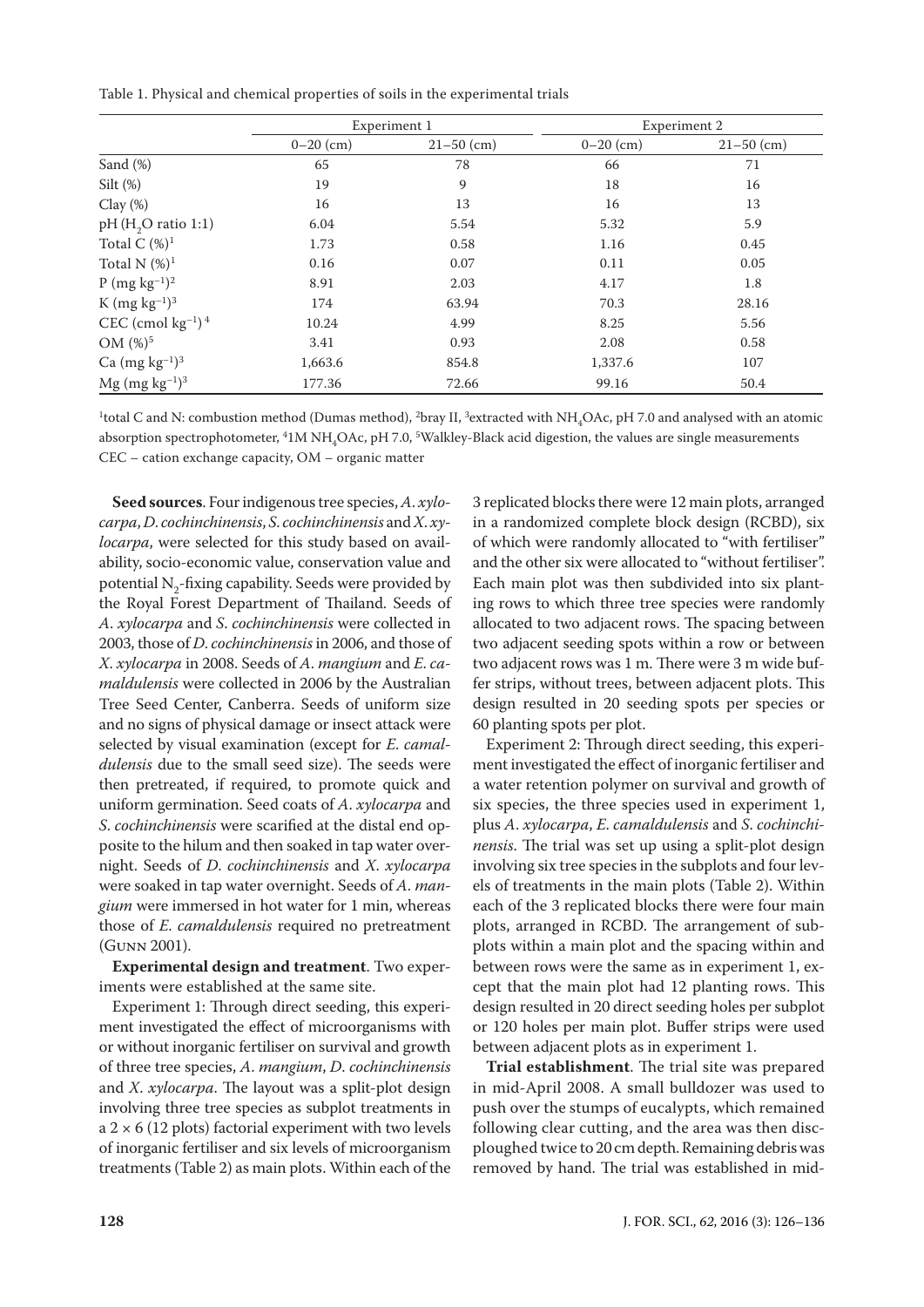Table 2. Descriptions of the treatments used and methods of application in experiments 1 and 2

| Treatment                | Method of treatment application                                                                                                                                                                                                                                                                                                                                                                                                                                                                                                                                                                                                                  |  |  |  |
|--------------------------|--------------------------------------------------------------------------------------------------------------------------------------------------------------------------------------------------------------------------------------------------------------------------------------------------------------------------------------------------------------------------------------------------------------------------------------------------------------------------------------------------------------------------------------------------------------------------------------------------------------------------------------------------|--|--|--|
| <b>Experiment 1</b>      |                                                                                                                                                                                                                                                                                                                                                                                                                                                                                                                                                                                                                                                  |  |  |  |
| Microorganism            |                                                                                                                                                                                                                                                                                                                                                                                                                                                                                                                                                                                                                                                  |  |  |  |
| Root nodule              | Crushed root nodule solution was applied 2 cm below the seed (ca. 1 nodule per seeding<br>spot). Root nodules of Acacia mangium, Dalbergia cochinchinensis and Xylia xylocarpa were<br>collected from mature trees from planted or native remnant vegetation near the trial site.<br>Freshly collected root nodules (two days old) were used. Nodules were used because no pure<br>tested inoculum was available for these species at the time the experiments were established                                                                                                                                                                  |  |  |  |
| AMF                      | Mixed AMF inoculum (ca. 170 spores per seeding spot) was applied 2 cm below the seed.<br>The AMF inoculum contained Scutellospora sp. + Glomus etunicatum W.N. Becker & Gerd<br>(from Department of Biology, Chiang Mai University, Thailand); Glomus sp. + Acaulospora sp.<br>(from Department of Soil Science and the Rhizobium Research Center, Kasetsart University,<br>Thailand) and unknown species from a commercial inoculum (Myco Star; Amputpong Co.<br>Ltd., Bangkok, Thailand). All AMF inocula were mixed, with equal numbers of spores from<br>each inoculum, into one batch, giving a total of ca. 24 spores g <sup>-1</sup> soil |  |  |  |
| $AMF + ECMF$             | The same amount of mixed AMF inoculum + 10 ml of ECMF spore solution (ca. $3 \times 10^8$ spores<br>per seeding spot) were placed 2 cm below the seeds. The ECMF inoculum contained 99% of<br>Pisolithus alba spores, a species that fruits beneath eucalypt plantations in Thailand                                                                                                                                                                                                                                                                                                                                                             |  |  |  |
| Root nodule + AMF        | A dual application of root nodule and AMF. The same amount of crashed root nodule solu-<br>tion mixed with the same amount of mixed AMF inoculums. The mixture was place 2 cm<br>below the seeds                                                                                                                                                                                                                                                                                                                                                                                                                                                 |  |  |  |
| Root nodule + AMF + ECMF | A tripartite application of root nodule, AMF and ECMF. The same amount of crashed root<br>nodule solution mixed with the same amount of mixed AMF inoculums and the same amount<br>of ECMF spore solution. The mixture was place 2 cm below the seeds                                                                                                                                                                                                                                                                                                                                                                                            |  |  |  |
| Control                  | No inoculum                                                                                                                                                                                                                                                                                                                                                                                                                                                                                                                                                                                                                                      |  |  |  |
| <b>Fertiliser</b>        |                                                                                                                                                                                                                                                                                                                                                                                                                                                                                                                                                                                                                                                  |  |  |  |
| With fertiliser          | One set of microorganism treatments above received 5 g of inorganic fertiliser (14:14:14<br>N:P <sub>2</sub> O <sub>5</sub> :K <sub>2</sub> O; Osmocote Controlled Release Fertiliser, Sotus International Co. Ltd., Nonthaburi,<br>Thailand) + micronutrient mix (0.675 mg MgO, 0.225 mg S, 0.3 mg Fe, 0.3 mg Mn, 0.113 mg Cu,<br>0.113 mg B, 0.038 mg Zn and 0.008 mg Mo per seeding spot; Sahan Kaset Co. Ltd., Bangkok,<br>Thailand) applied at 10 cm from the seeding spot to a depth of 10 cm at the time of seeding                                                                                                                       |  |  |  |
| Without fertiliser       | Another set of six microorganism treatments received no inorganic fertiliser                                                                                                                                                                                                                                                                                                                                                                                                                                                                                                                                                                     |  |  |  |
| <b>Experiment 2</b>      |                                                                                                                                                                                                                                                                                                                                                                                                                                                                                                                                                                                                                                                  |  |  |  |
| Fertiliser               | The same amount of fertiliser used in experiment 1 was applied in the same way and<br>at the same time                                                                                                                                                                                                                                                                                                                                                                                                                                                                                                                                           |  |  |  |
| Polymer                  | A solution of 2.5 g of water retention polymer (WaterSave, Polymer Innovations Pty Ltd,<br>Singleton, Australia) dissolved in 1 l of water was placed 20 cm below the seed                                                                                                                                                                                                                                                                                                                                                                                                                                                                       |  |  |  |
| Fertiliser + polymer     | A dual application of fertilizer and polymer. The same amount of fertilizer used in experi-<br>ment 1, applied in the same way and at the same time, and a solution of 2.5 g of water<br>retention polymer dissolved in 1 l of water was placed 20 cm below the seed                                                                                                                                                                                                                                                                                                                                                                             |  |  |  |
| Control                  | Neither fertiliser nor polymer                                                                                                                                                                                                                                                                                                                                                                                                                                                                                                                                                                                                                   |  |  |  |

AMF – endomycorrhizal fungi, ECMF – ectomycorrhizal fungi

May 2008 after the soil had received some monsoonal rain. Each seeding spot was marked with a 0.5 m stick to facilitate seeding, monitoring and maintenance. Three seeds were placed in each seeding spot [ca. 10  $\times$  10  $\times$  2–5 cm (depth, depending on seed size)] and covered with a soil layer to the depth of the seed. The number of seeds of *E*. *camaldulensis* per seeding spot was not consistent as it was not practical to separate the seed from the chaff. Large seeding holes,  $20 \times 20 \times$ 20 cm, were made to accommodate the 1 l volume of

water retention polymer. Treatments and methods of treatment applications are shown in Table 2.

**Maintenance of the field trial**. Two weeks after trial establishment in both experiments, seeding spots without germinants were replaced with three seeds of the same species. Seeding spots that contained one or more germinants were not reseeded. The refilling rates were ≤ 5% for *A*. *mangium*, *A*. *xylocarpa*, *D*. *cochinchinensis*, *S*. *cochinchinensis* and *X*. *xylocarpa* and ca. 60% for *E*. *camaldulensis*. No repeat treatments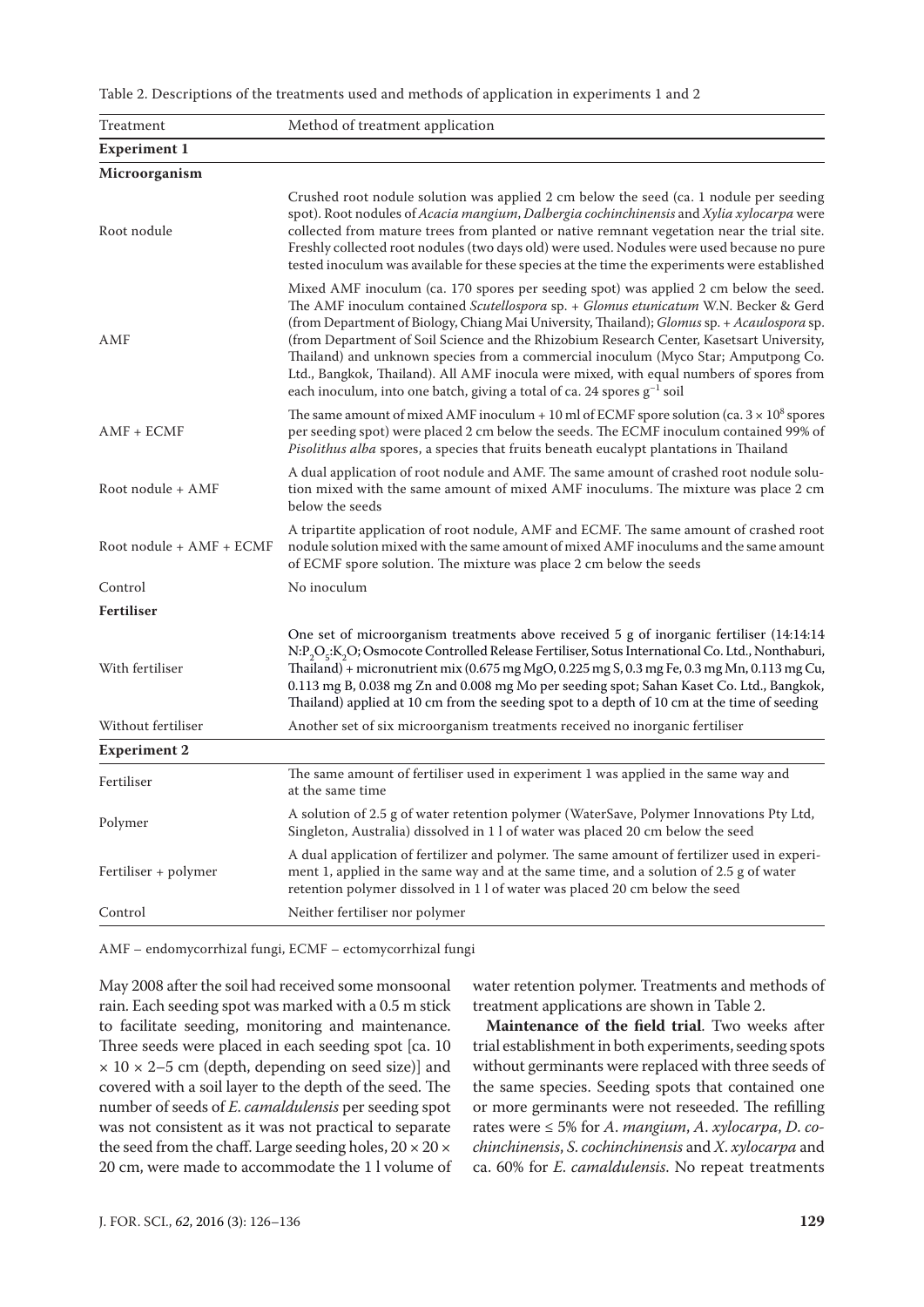|                                                         | Survival rate $(\%)^1$<br>Height $(m)^1$ |                          | Diameter $(cm)^1$ |                              |                 |                              |       |
|---------------------------------------------------------|------------------------------------------|--------------------------|-------------------|------------------------------|-----------------|------------------------------|-------|
| Microorganism                                           |                                          |                          |                   |                              |                 |                              |       |
| Root nodule                                             |                                          | $97.50 \pm 0.93$         |                   | $2.59 \pm 0.56$              |                 | $3.61 \pm 0.56$              |       |
| AMF                                                     |                                          | $97.22 \pm 0.92$         |                   | $2.61 \pm 0.49$              |                 | $3.64 \pm 0.48$              |       |
| $AMF + ECMF$                                            |                                          | $99.44 \pm 0.56$         |                   | $2.59 \pm 0.52$              |                 | $3.58 \pm 0.48$              |       |
| Root nodule + AMF                                       |                                          | $96.39 \pm 1.39$         | $2.33 \pm 0.50$   |                              | $3.26 \pm 0.52$ |                              |       |
| Root nodule + AMF + ECMF                                | $93.06 \pm 3.16$                         |                          | $2.43 \pm 0.55$   |                              | $3.34 \pm 0.55$ |                              |       |
| Control                                                 | $96.67 \pm 1.76$                         |                          | $2.40 \pm 0.50$   |                              | $3.31 \pm 0.48$ |                              |       |
| <b>Fertiliser</b>                                       |                                          |                          |                   |                              |                 |                              |       |
| With fertiliser                                         |                                          | $95.65 \pm 1.17^{\rm b}$ |                   | $2.57 \pm 0.30$              |                 | $3.52 \pm 0.29$              |       |
| Without fertiliser                                      | $97.78 \pm 0.74$ <sup>a</sup>            |                          |                   | $2.42 \pm 0.29$              |                 | $3.40 \pm 0.29$              |       |
| <b>Tree species</b>                                     |                                          |                          |                   |                              |                 |                              |       |
| Acacia mangium                                          |                                          | $98.33 \pm 0.66^a$       |                   | $5.43 \pm 0.14^a$            |                 | $6.26 \pm 0.18$ <sup>a</sup> |       |
| Dalbergia cochinchinensis                               | $92.50 \pm 1.78$ <sup>b</sup>            |                          |                   | $1.13 \pm 0.07^{\rm b}$      |                 | $1.81 \pm 0.09^c$            |       |
| Xylia xylocarpa                                         | $99.31 \pm 0.29$ <sup>a</sup>            |                          |                   | $0.91 \pm 0.05$ <sup>c</sup> |                 | $2.30 \pm 0.07$ <sup>b</sup> |       |
| Analysis of variance                                    |                                          | $\boldsymbol{F}$         | Sig.              | $\cal F$                     | Sig.            | $\cal F$                     | Sig.  |
| Main-plot analysis                                      |                                          |                          |                   |                              |                 |                              |       |
| Block                                                   | $\overline{2}$                           | 1.471                    | 0.251             | 6.213                        | 0.007           | 3.653                        | 0.043 |
| Microorganism                                           | 5                                        | 2.299                    | 0.080             | 1.251                        | 0.320           | 1.339                        | 0.285 |
| Fertiliser                                              | $\mathbf{1}$                             | 5.285                    | 0.031             | 1.082                        | 0.309           | 0.696                        | 0.413 |
| Microorganism $\times$ fertiliser                       | 5                                        | 2.190                    | 0.092             | 1.682                        | 0.181           | 1.433                        | 0.252 |
| Error                                                   |                                          |                          |                   |                              |                 |                              |       |
| Subplot analysis                                        |                                          |                          |                   |                              |                 |                              |       |
| Tree species                                            | $\overline{2}$                           | 21.332                   | 0.000             | 746.489                      | 0.000           | 560.274                      | 0.000 |
| Microorganism $\times$ tree species                     | 10                                       | 2.713                    | 0.010             | 1.967                        | 0.059           | 2.537                        | 0.015 |
| Fertiliser × tree species                               | $\overline{2}$                           | 0.317                    | 0.730             | 0.161                        | 0.852           | 1.773                        | 0.181 |
| Microorganism $\times$ fertiliser $\times$ tree species |                                          | 1.386                    | 0.215             | 0.965                        | 0.486           | 0.710                        | 0.711 |
| Error                                                   |                                          |                          |                   |                              |                 |                              |       |

Table 3. Survival rate, height and diameter growth at 20 months in experiment 1 as effects of microorganism, fertiliser and tree species

<sup>1</sup>values are replicated block means ( $n = 3$ )  $\pm$  SE, significant ANOVA probabilities are marked in bold, means followed by the same letters are not significantly different at  $P \leq 0.05$ 

AMF – endomycorrhizal fungi, ECMF – ectomycorrhizal fungi

were applied to the refilling spots. At two months after trial establishment, thinning was undertaken where the seeding spots contained more than one seedling. The trial site was fenced, using barbwire, to a height of 1.5 m to reduce the entry of cattle and humans. Weeding in plots was carried out two months after seeding using hand tools. Weeding was then carried out every two months until the seedlings were six-months-old (December 2008). A final weeding was carried out in the middle of the second rainy season, August 2009. The buffer zones between plots were treated once with herbicide at three months using glyphosate isopropylammonium mixed with a surfactant (brand name: Mixer) at a respective rate of 300 ml and 200 ml in 20 l of water, as directed by the label.

**Data collection and analysis**. Survival rate, height and basal diameter (at 2 cm above the ground level) were recorded at 20 months after trial establishment. Data analyses were carried out using SPSS statistical package Version 15.0 (SPSS Inc., Chicago, USA). For all tests, the probability  $P \leq 0.05$  was used to determine significance. For both experiments, Linear (Mixed Models) analysis was used. For post hoc analyses, a multiple comparison test, Sidak test, was used to detect differences among means. ANOVA with Type III sums of squares was used, as this adjusts the treatment effects for any differences between blocks. The survival rate was calculated based on the number of direct seeding holes with the presence of a seedling at the time of assessment as percentage of the total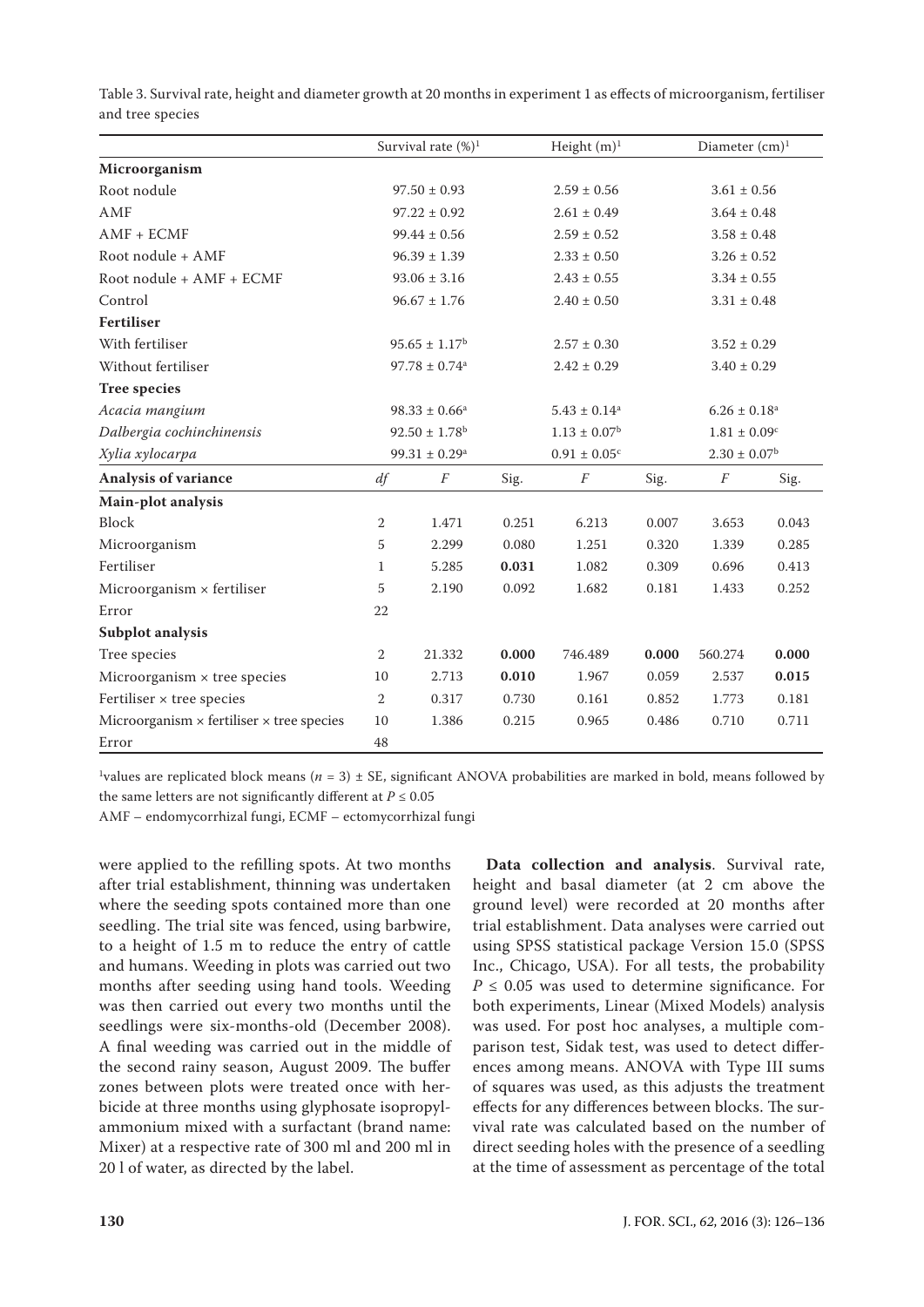

Fig. 1. Effect of microorganism treatments on survival rate and diameter growth of three tree species at 20 months in experiment 1

in the same species, columns with the same letters are not significantly different at *P* ≤ 0.05 T1–T6 – microorganism treatments, T1 – root nodule, T2 – endomycorrhizal fungi, T3 – endomycorrhizal + ectomycorrhizal fungi, T4 – root nodule + endomycorrhizal fungi, T5 – root nodule + endomycorrhizal fungi + ectomycorrhizal fungi, T6 – control

direct seeding holes per plot (*n* = 20). Percentages of survival rates are replicated block means across three blocks. They were transformed to arc-sin square root transformation (Gomez, Gomez 1984) prior to statistical analysis. Height and diameter data in both experiments were Napierian logarithms transformed before analysis to fit the normal distribution. The descriptive statistics presented in graphs and tables are untransformed data.

# **RESULTS**

#### **Experiment 1**

Overall, *A*. *mangium*, *D*. *cochinchinensis* and *X*. *xylocarpa* exhibited remarkably high survival rates (> 92%) after 20 months of growth (Table 3). The difference between the highest, *X*. *xylocarpa*, and the lowest, *D*. *cochinchinensis*, was only 7%. Among the three species, only *D*. *cochinchinensis* responded

positively to the co-inoculation of endomycorrhizal fungi (AMF) + ectomycorrhizal fungi (ECMF) and root nodule + AMF (Fig. 1a). The differences in the survival rate of these two treatments from the control were 15 and 17%, respectively.

Height was not affected by microorganisms or fertiliser (Table 3) but it differed among tree species with *D*. *cochinchinensis* being 24% higher than *X*. *xylocarpa*. Diameter growth of all species was not affected by fertiliser. Among the three species, *D*. *cochinchinensis* responded positively to co-inoculation with AMF + ECMF resulting in 43% larger diameters than the control trees (Fig. 1b). The differences in diameter growth among tree species were not affected by the fertiliser used.

#### **Experiment 2**



After 20 months, treatments did not promote the survival (Table 4) of any of the 6 species. As for ex-

Fig. 2. Effect of treatments on diameter growth of *Acacia mangium, Afzelia xylocarpa, Dalbergia cochinchinensis, Eucalyptus camaldulensis, Sindora cochinchinensis* and *Xylia xylocarpa* at 20 months in experiment 2 for the same tree species, columns followed by the same letters are not significantly different at  $P \le 0.05$ 

T1–T4 – treatments, T1 – fertiliser, T2 – polymer, T3 – fertiliser + polymer, T4 – control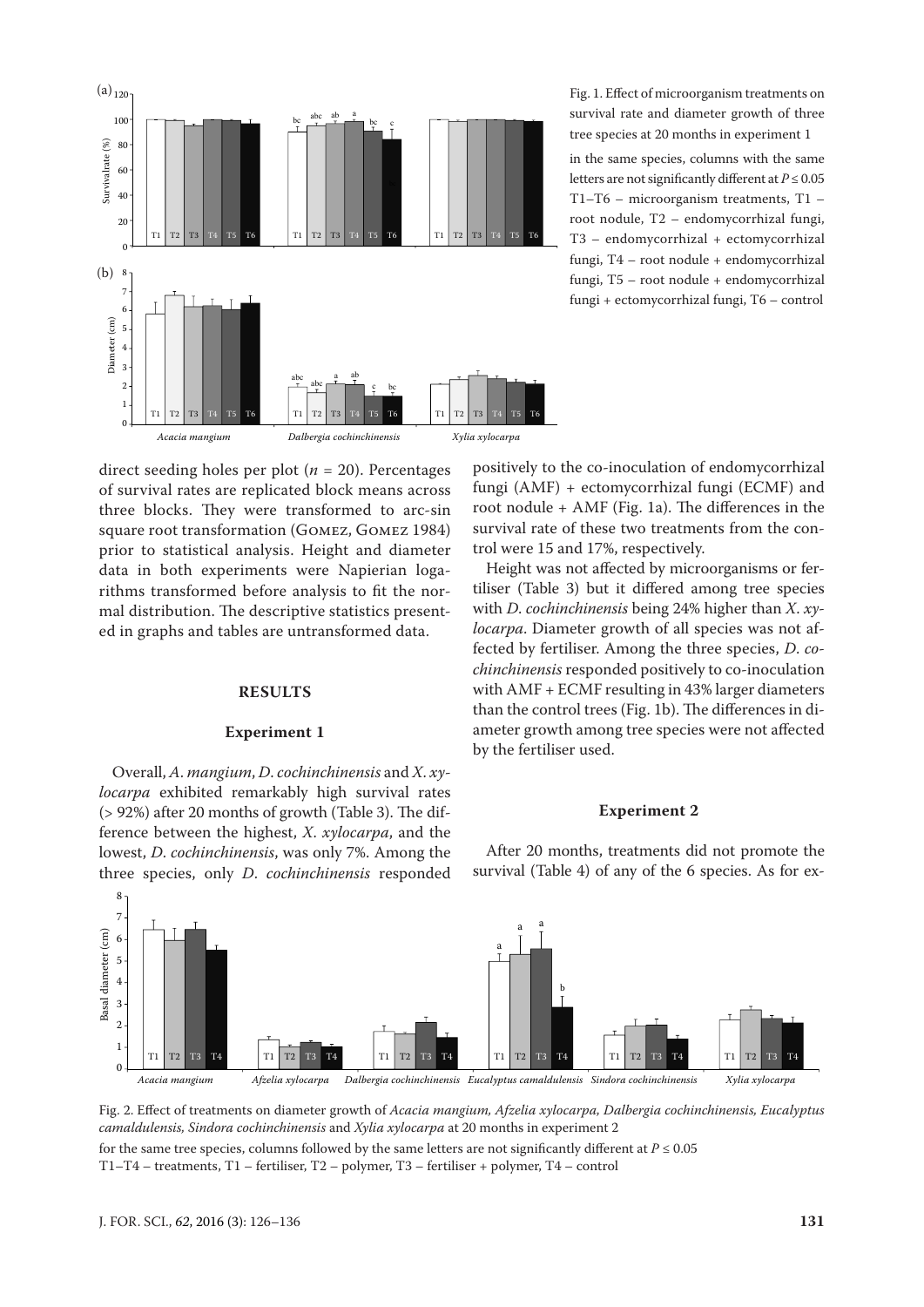Table 4. Survival rate, height and diameter growth at 20 months in experiment 2 as effects of treatments and tree species

|                                 |    |                               | Survival rate $(\%)^1$        | Height $(m)^1$                |                               |                              | Diameter $(cm)^1$             |  |
|---------------------------------|----|-------------------------------|-------------------------------|-------------------------------|-------------------------------|------------------------------|-------------------------------|--|
| <b>Treatment</b>                |    |                               |                               |                               |                               |                              |                               |  |
| Fertiliser                      |    |                               | $90.28 \pm 5.37$              |                               | $2.14 \pm 0.49$ <sup>ab</sup> |                              | $3.06\pm0.48^{\text{ab}}$     |  |
| Polymer                         |    |                               | $91.94 \pm 3.69$              |                               | $2.29 \pm 0.49$ <sup>ab</sup> |                              | $3.11 \pm 0.48$ <sup>ab</sup> |  |
| Fertiliser + polymer            |    |                               | $92.50 \pm 3.51$              |                               | $2.40 \pm 0.48$ <sup>a</sup>  |                              | $3.30 \pm 0.50^a$             |  |
| Control                         |    |                               | $84.72 \pm 5.92$              |                               | $1.72 \pm 0.40^{\rm b}$       |                              | $2.40 \pm 0.38^b$             |  |
| <b>Tree species</b>             |    |                               |                               |                               |                               |                              |                               |  |
| Acacia mangium                  |    | $99.58 \pm 0.42$ <sup>a</sup> |                               | $5.19 \pm 0.16^a$             |                               | $6.10 \pm 0.21$ <sup>a</sup> |                               |  |
| Afzelia xylocarpa               |    |                               | $91.67 \pm 3.39^a$            |                               | $0.48 \pm 0.03$ <sup>d</sup>  |                              | $1.17 \pm 0.06^{\circ}$       |  |
| Dalbergia cochinchinensis       |    |                               | $97.50 \pm 0.97$ <sup>a</sup> |                               | $1.10 \pm 0.10^{\rm b}$       |                              | $1.74 \pm 0.12$ <sup>d</sup>  |  |
| Eucalyptus camaldulensis        |    |                               | $64.58 \pm 8.84^b$            |                               | $4.25 \pm 0.33$ <sup>a</sup>  |                              | $4.68 \pm 0.43^b$             |  |
| Sindora cochinchinensis         |    | $97.92 \pm 1.44^a$            |                               | $0.86 \pm 0.10^c$             |                               | $1.75 \pm 0.13$ <sup>d</sup> |                               |  |
| Xylia xylocarpa                 |    | $87.92 \pm 6.47$ <sup>a</sup> |                               | $0.95 \pm 0.09$ <sup>bc</sup> |                               | $2.38 \pm 0.11$ <sup>c</sup> |                               |  |
| Analysis of variance            | df | F                             | Sig.                          | F                             | Sig.                          | F                            | Sig.                          |  |
| Main-plot analysis              |    |                               |                               |                               |                               |                              |                               |  |
| Block                           | 2  | 0.008                         | 0.992                         | 4.959                         | 0.054                         | 4.183                        | 0.073                         |  |
| Treatment                       | 3  | 0.346                         | 0.794                         | 4.907                         | 0.047                         | 5.845                        | 0.033                         |  |
| Error                           | 6  |                               |                               |                               |                               |                              |                               |  |
| Subplot analysis                |    |                               |                               |                               |                               |                              |                               |  |
| Tree species                    | 5  | 9.672                         | 0.000                         | 271.031                       | 0.000                         | 178.773                      | 0.000                         |  |
| Treatment $\times$ tree species | 15 | 0.945                         | 0.526                         | 1.833                         | 0.064                         | 1.922                        | 0.050                         |  |
| Error                           | 40 |                               |                               |                               |                               |                              |                               |  |

<sup>1</sup>values are replicated block means ( $n = 3$ )  $\pm$  SE, significant ANOVA probabilities are marked in bold, means followed by the same letters are not significantly different at  $P \le 0.05$ 

periment 1, the survival rate of all indigenous species was high, being  $\geq$  87%. There was a significant difference among tree species, *A*. *mangium* had the highest survival rate and *E*. *camaldulensis* had the lowest rate.

Treatments had a significant effect on the height of all species tested (Table 4). The combination of fertiliser and water retention polymer resulted in a 40% increase in height over the control. Height also significantly differed among tree species. Among the high-value indigenous trees, *D*. *cochinchinensis* had the highest height growth, being more than double that of *A*. *xylocarpa.* Treatments had a significant effect on the diameter growth of *E*. *camaldulensis*  (Fig. 2). Fertiliser, polymer and the combination of fertiliser and polymer increased the diameter of *E. camaldulensis* by 74, 86 and 95%, respectively.

# **DISCUSSION**

The survival rate for the indigenous species was very high after 20 months (> 87%). Therefore, the hypothesis that direct seeding of high-value timber species is a viable option for reforestation of a former agricultural land was established. These survival rates are much higher than in previous direct seeding trials in the region, for example, the Cambodia Tree Seed project conducted a direct seeding trial of *A*. *xylocarpa* on degraded land in Kampong Speu province, Cambodia, and the survival rate at three months was only 30% (CTSP 2005). Tunjai (2005) obtained a survival rate of 52% and height growth of 29.3 cm after one year for *A*. *xylocarpa* that was directly seeded in Chiang Mai province, Northern Thailand. In the latter, weeding was undertaken every two months. The high survival rate achieved in the current study could have been enhanced by a range of factors including the method of seeding, post seeding maintenance, species characteristics and environmental conditions (e.g. early rainfall, fencing, low seed/seedling predation).

Pretreatment of seeds to accelerate seed germination improves the efficiency of direct seeding as individual seed is ready to grow (SCHMIDT 2008). In this study, seeds were buried to the seed width, therefore, they were not exposed to desiccation prior to germination. This method of direct seeding was reported by DOUST et al. (2006) for 18 species in tropical Queensland. They showed that burying seeds resulted in higher survival rates than broad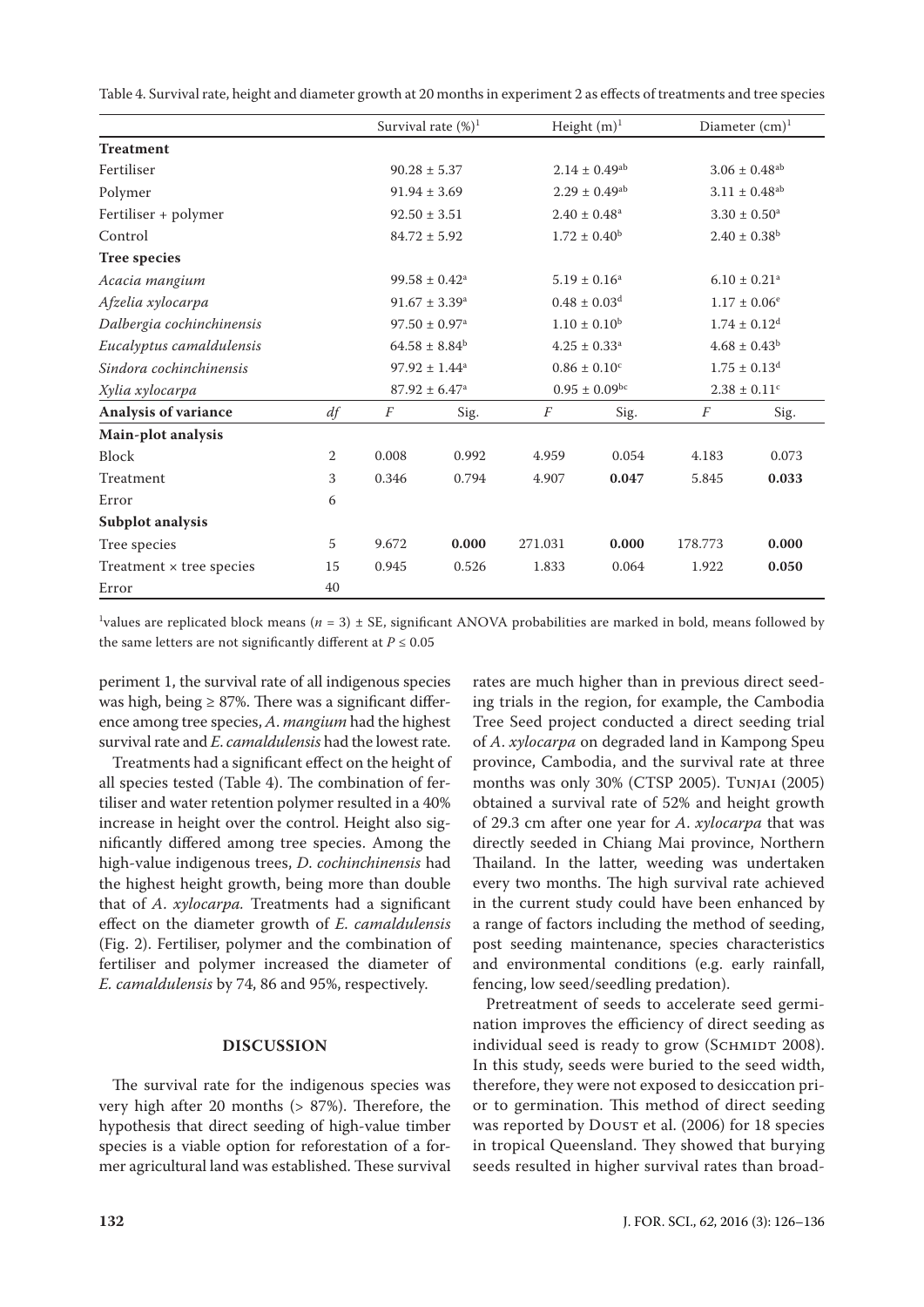casting seeds. All of the four indigenous tree species used in the current study originate from deciduous forests (Vũ 1996; Dy Phon 2000) and thus can be presumed to have adapted themselves to the harsh conditions of those forest lands. These species can regenerate in natural habitats when optimal conditions are met (Kaewkrom et al. 2005; Koonk-HUNTHOD et al. 2007). In addition, the trial was established at the beginning of the wet season, in the second half of May, after the soil had received some rain. Thus, the newly emerged seedlings had enough time to develop a rooting system in the subsoil in order to access stored water during the dry season. The trial site had been disc-ploughed twice before seeding, and the plots were kept free of weeds until the middle of the second rainy season (August 2009). The results may have been significantly different if weeding was not undertaken. Non-weeded observational plots established adjacent to experiment 2 were fully covered with vigorous weeds to a height of  $> 1$  m at eight months. During the second year, none of the four indigenous and two fast-growing species, *A*. *mangium* and *E*. *camaldulensis*, had emerged from the weeds, even though germination was evident shortly after seeding (data not presented). Weed competition and the requirement of frequent weeding is a great disadvantage of direct seeding (SCHMIDT 2000). Consequently, some researchers have treated weeding frequency as a set of treatments, not only in direct seeding experiments (Willoughby, Jinks 2009), but also in the planting of nursery-raised seedlings (GÜNTER et al. 2009).

One of the objectives of experiment 1 was to look at the effects of microorganisms on direct seeding of high-value timber species. Only *D*. *cochinchinensis* responded to inoculation with microorganisms, both in increased survival and diameter growth. Dual inoculation of AMF either with ECMF or  $N_{2}$ -fixing bacteria (crushed root nodules) significantly improved the survival rate. Dual inoculation of AMF with ECMF also improved the diameter growth of this species. It is unclear why the other inoculation treatments were not efficacious (see also So et al. 2011). It was not possible to check mycorrhizal infection and root nodule formation in the field and any preference of *D*. *cochinchinensis* for particular mycorrhizal fungi is unknown. Limited observations to date suggest that *D*. *cochinchinensis* can form symbiotic associations with ECMF (Chalermpong, Bunthaveekun 1982), but the compatible species are unknown. The genus *Dalbergia* is known for its symbiotic association with AMF (Khan 2001; Mridha, Dhar 2007; Bargali 2011).

BISHT et al. (2009) reported growth improvement in *D*. *sissoo* Roxburgh ex de Candolle under glasshouse conditions when the species was inoculated with AMF (*Gigaspora albida* Schenck & Smith, *Glomus intraradices* Smith & Schenck and *Acaulospora scrobiculata* Trappe), and a synergistic effect occurred when the fungi were co-inoculated with *Rhizobium leguminosarum* bv. *viciae*. *Xylia xylocarpa* and *A. mangium* did not respond to inoculation with bacteria or fungi. *Xylia xylocarpa* is reported to form symbiotic associations with AMF (Lakshman et al. 2001; Youpensuk et al. 2004), ECMF (Chalermpong, Bunthaveekun 1982) and slow-growing *Bradyrhizobium* spp. (Manassila et al. 2007).

The combination of fertiliser and water retention polymer (experiment 2) resulted in a 40% increase in the height growth of all species over the control. It is likely that the polymer helped retain the fertiliser on site and thus increased its availability for plant growth. The inorganic fertiliser had no effect on plant growth in experiment 1 where the polymer was not applied. That *E*. *camaldulensis* was more responsive than the other five large-seeded species in experiment 2 is likely to be related to the small seed reserves and hence greater dependence on soil nutrients immediately after emergence (MILBERG et al. 1998). Previous studies have shown an improvement in the growth of planted seedlings when fertilisers were used in conjunction with water retention polymers (DUANGPATRA, ATTANANDANA 1992; Hayat, Ali 2004; Bhat et al. 2009; Ruthrof et al. 2012). Duangpatra and Attanandana (1992) reported that, in sandy soil in the northeast of Thailand, the application of 70 g of a polymer (Acryhope) to each planting hole, together with 120 g of rock phosphate, increased the height of cashew (*Anacardium occidentale* Linnaeus), mango (*Mangiferra indica* Linnaeus cv. Keo-Sawei) and para-rubber (*Hevea brasiliensis* Muell, Arg) planted as seedlings in the dry season (January to May). Improving height growth is a desirable characteristic when planting slow-growing indigenous species, so seedlings can better compete with weeds for sunlight.

It is widely accepted that direct seeding significantly reduces establishment costs (BULLARD et al. 1992; ENGEL, PARROTTA 2001; COLE et al. 2011). Establishment cost may vary between species and methods of site preparation; therefore, a cost/benefit analysis is needed, particularly if a species with expensive seed is to be used in direct seeding. Reforestation by direct seeding has not been widely practiced in Southeast Asia. The availability of seeds of the target species could be a limiting factor for this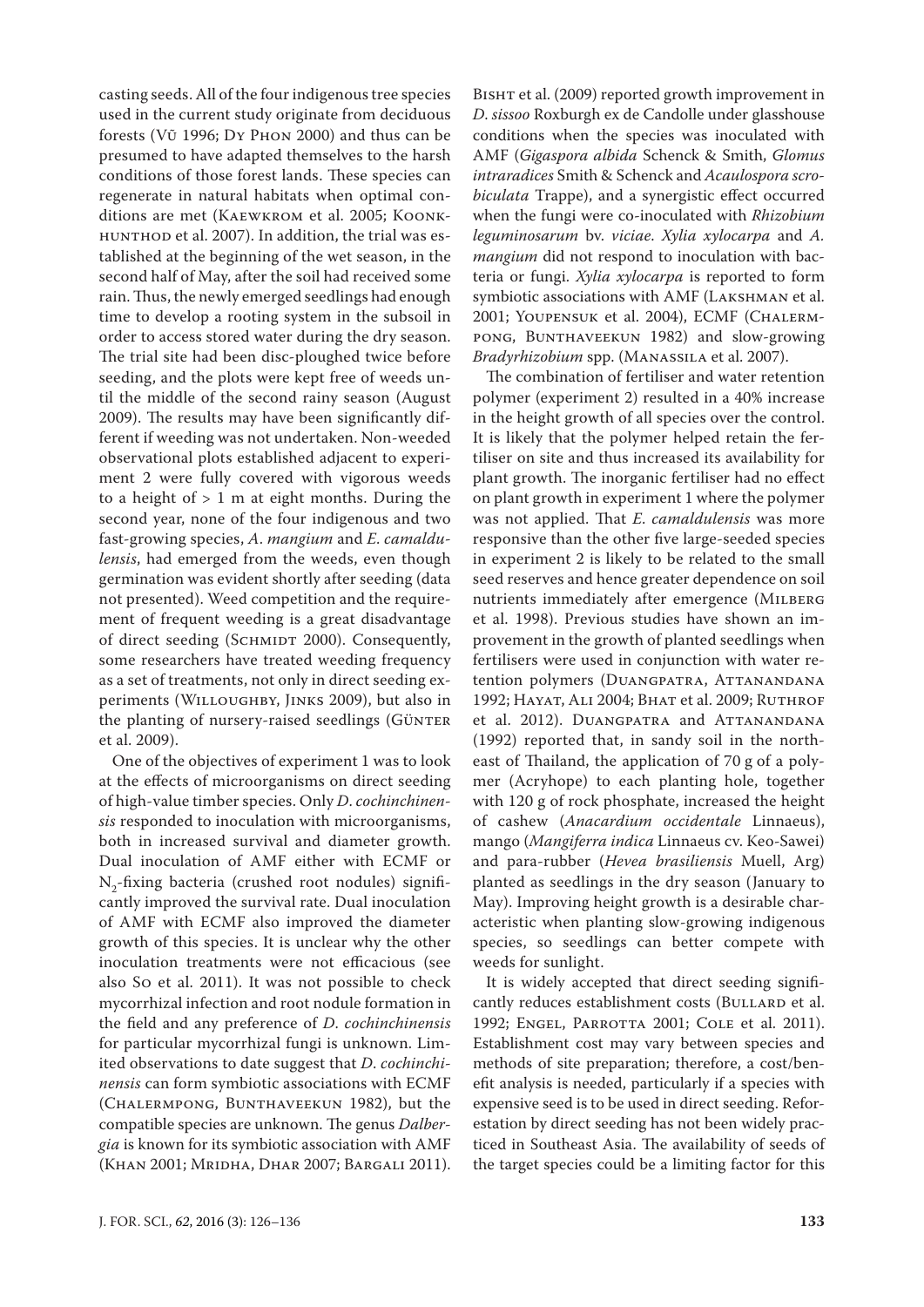practice. Currently, finding sufficient seeds of highvalue timber trees, like *A*. *xylocarpa* and *D*. *cochinchinensis*, is a challenge in countries such as Cambodia, where there is a limited number of seed sources and the seed distribution system is in the early stage of development. In addition to scarcity, seed of *D*. *cochinchinensis* is expensive, being USD-200  $kg^{-1}$  in Cambodia in 2010 (Uon Samol 2009, pers. comm.). Traditionally, many slow-growing indigenous species need to be raised and maintained in a nursery for about one year before outplanting in the field (FORRU 2006). With a minimum survival rate of 87% in the second year in this study, the pertinent question is: are resources for nursery activities essential for these species in reforestation? This study confirms that direct seeding of high-value timber species is practical for local communities and biodiversity conservation practitioners to restore community forests and conservation areas.

In conclusion, we found that reforestation of agricultural land through direct seeding of high-value timber species, *A*. *xylocarpa*, *D*. *cochinchinensis*, *S*. *cochinchinensis* and *X*. *xylocarpa*, is viable, provided that good site preparation and intensive weeding are undertaken, particularly during the first six months of growth. Dual inoculation of AMF either with ECMF or  $N_2$ -fixing bacteria substantially improved the survival of *D*. *cochinchinensis*, whereas the coinoculation of AMF with ECMF improved the diameter growth of the same species after 20 months of direct seeding. In addition, the co-inoculation of inorganic fertiliser and a water retention polymer promoted the height growth of *A*. *xylocarpa*, *D*. *cochinchinensis*, *S*. *cochinchinensis* and *X*. *xylocarpa*.

# **Acknowledgement**

We thank the Forest Industry Organization of Thailand for providing land and collaboration. Dr. PHAKPEN POOMIPAN and Dr. JUMNIAN WONGMO are thanked for providing mycorrhizal inoculum.

## **References**

- Bardgett R.D. (2005): The Biology of Soil: A Community and Ecosystem Approach*.* Oxford, Oxford University Press: 242.
- Bargali K. (2011): Screening of leguminous plants for VAM association and their role in restoration of degraded lands. Journal of American Science, 7: 7–11.
- Bhat N.R., Suleiman M.K., Al-Menaie H., Al-Ali E.H., Al-Mulla L., Christopher A., Lekha V.S., Ali S.I., George P. (2009): Polyacrylamide polymer and salinity effects on

water requirement of *Conocarpus lancifolius* and selected properties of sandy loam soil. European Journal of Science Research, 25: 549–558.

- Bisht R., Chaturvedi S., Srivastava R., Sharma A.K., Johri B.N. (2009): Effect of arbuscular mycorrhizal fungi, *Pseudomonas fluorescens* and *Rhizobium leguminosarum* on the growth and nutrient status of *Dalbergia sissoo* Roxb. Tropical Ecology, 50: 231–242.
- Bullard S., Hodges J.D., Johnson R.L., Straka T.J. (1992): Economics of direct seeding and planting for establishing oak stands on old-field sites in the South. Southern Journal of Applied Forestry, 16: 34–40.
- Chalermpong A., Bunthaveekun T. (1982): Surveying in ectomycorrhizae in dry evergreen forest of Thailand. Bangkok. Royal Forest Department, Ministry of Agriculture and Cooperation.
- Cole R.J., Holl K.D., Keene C.L., Zahawi R.A. (2011): Direct seeding of late-successional trees to restore tropical montane forest. Forest Ecology and Management, 261: 1590–1597.
- CTSP (2005): Direct seeding. Cambodia Tree Seed Project (CTSP). Available at http://www.treeseedfa.org/doc/ SeedTestingReport/DirectseedingEnglish.pdf (accessed April 15, 2008).
- Doust S.J., Erskine P.D., Lamb D. (2006): Direct seeding to restore rain forest species: Microsite effects on the early establishment and growth of rain forest tree seedlings on degraded land in the wet tropic in Australia. Forest Ecology and Management, 234: 333–343.
- Duangpatra P., Attanandana T. (1992): Effects of high-water absorbing polymer on growth and drought endurance of cashew nut, green mango and para-rubber under tropical field conditions. Kasetsart Journal, 26: 95–102.
- Dy Phon P. (2000): Plants Used in Cambodia. Phnom Penh, Olympic Printing House: 915.
- Engel V.L., Parrotta J.A. (2001): An evaluation of direct seeding for reforestation of degraded lands in central Sao Paulo state, Brazil. Forest Ecology and Management, 152: 169–181.
- FA (2007): Cambodia Forestry Statistics 2006. Phnom Penh, Forestry Administration: 80.
- Faria S.M., Lima H.C., Franco A.A., Mucci E.S.F., Sprent J.I. (1987): Nodulation of legume trees from South East Brazil. Plant and Soil, 99: 347–356.
- FLD (2006): Conservation of valuable and endangered tree species in Cambodia 2001–2006: A case study*.* Series 3-2006. Aalborg, Denmark, Forest & Landscape Development and Environment (FLD) Danish Centre for Forest, Landscape and Planning: 13.
- FORRU (2006): How to plant a forest: The principles and practice of restoring tropical forests. Chiang Mai, Thailand. Chiang Mai, Chiang Mai University, Science Faculty, Biology Department: 200.
- Gomez K.A., Gomez A.A. (1984): Statistical Procedures for Agricultural Research*.* New York, John Wiley & Sons, Inc.: 335.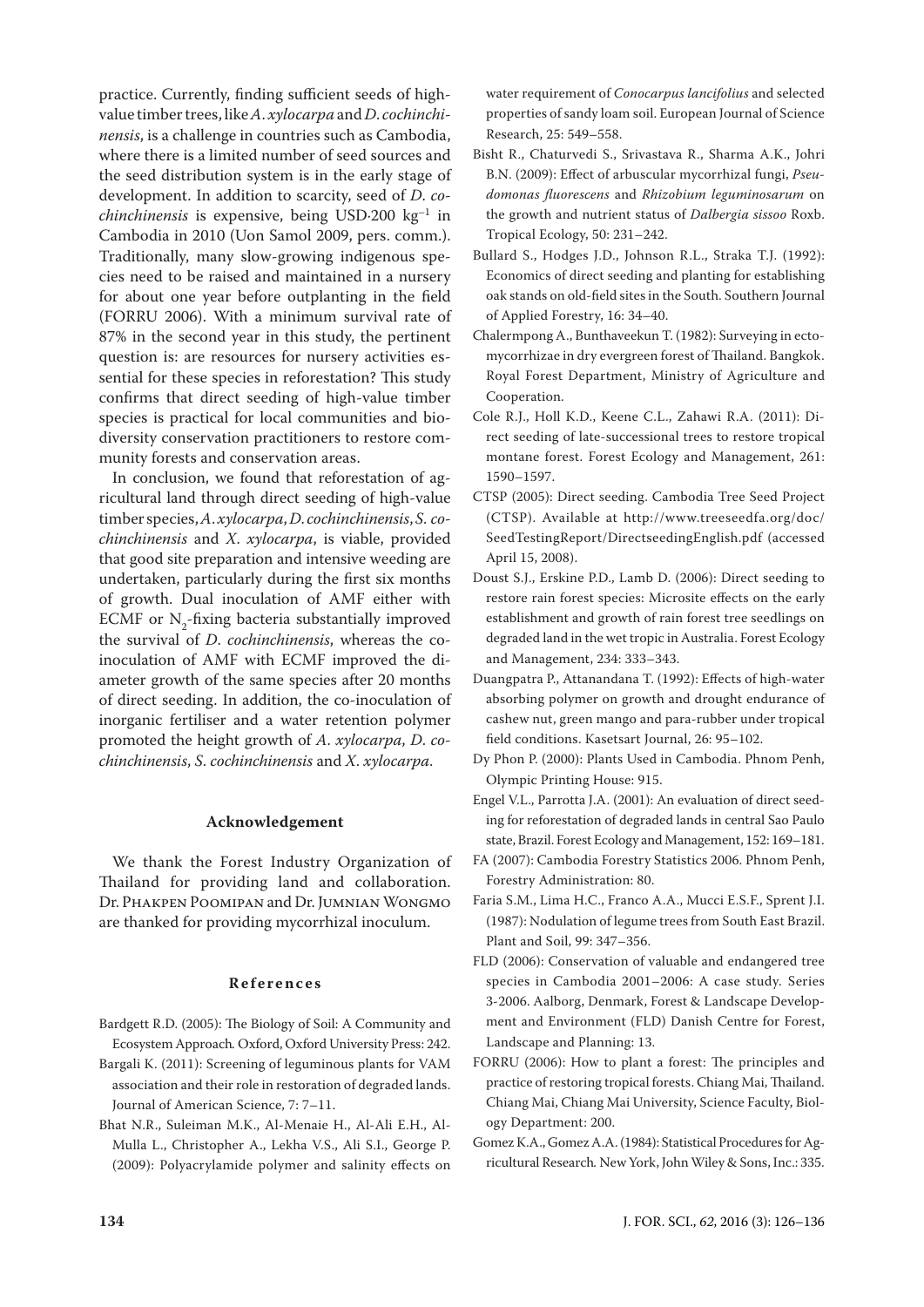Gunn B. (2001): Australian Tree Seed Centre: Operations Manual. Canberra, CSIRO Forestry and Forest Products: 150.

- Günter S., Gonzalez P., Álvarez G., Aguirre N., Palomeque X., Haubrich F., Weber M. (2009): Determinants for successful reforestation of abandoned pastures in the Andes: Soil conditions and vegetation cover. Forest Ecology and Management, 258: 81–91.
- Hayat R., Ali S. (2004): Water absorption by synthetic polymer (Aquasorb) and its effect on soil properties and tomato yield. International Journal of Agricultural Biology, 6: 998–1002.
- Herrera M.A., Salamanca C.P., Barea J.M. (1993): Inoculation of woody legumes with selected arbuscular mycorrhizal fungi and rhizobia to recover desertified Mediterranean ecosystems. Applied Environmental Microbiology, 59: 129–133.
- IUCN (2009): IUCN Red list of threatened species. Version 2009.1. Available at http://www.iucnredlist.org (accessed Sept 12, 2009).
- Kaewkrom P., Gajaseni J., Jordan C.F., Gajaseni N. (2005): Floristic regeneration in five types of teak plantations in Thailand. Forest Ecology and Management, 210: 351–361.
- Kalinganire A., Pinyopusarerk K. (2000): *Chukrasia*: Biology, Cultivation and Utilisation. Technical Report No. 49. Canberra, Australian Centre for International Agricultural Research: 32.
- Khan A.G. (2001): Relationships between chromium biomagnification ratio, accumulation factor, and mycorrhizae in plants growing on tannery effluent-polluted soil. Environment International, 26: 417–423.
- Koonkhunthod N., Sakurai K., Tanaka S. (2007): Composition and diversity of woody regeneration in a 37-year-old teak (*Tectona grandis* L.) plantation in Northern Thailand. Forest Ecology and Management, 247: 246–254.
- Lakshman H.C., Rajanna L., Inchal R.F., Mulla F.I., Srinivasulu Y. (2001): Survey of VA – mycorrhizae in agroforestry and its implications on forest trees. Tropical Ecology, 42: 283–286.
- Lee D.K. (2005): Restoration of degraded forest ecosystem in the south east Asian tropical region. Annual Report for Year 2005–2006. ASEAN-Korea Environmental Cooperation Project (AKECOP). Seoul, ASEAN-Korea Environmental Cooperation Unit: 68.
- Luoma-Aho T., Hong L.T., Ramanatha Rao V., Sim H.C. (2004): APFORGEN priority species. In: Luoma-Aho T., Hong L.T., Ramanatha Rao V., Sim H.C. (eds): Proceedings of the Inception Workshop on Forest Genetic Resources Conservation and Management. Asia Pacific Forest Genetic Resources Programme, Serdang, Malaysia, July 15–18, 2003: 337.
- Manassila M., Nuntagij A., Kotepong S., Boonkerd N., Teaumroong N. (2007): Characterization and monitoring of selected rhizobial strains isolated from tree legumes in Thailand. African Journal of Biotechnology, 6: 1393–1402.
- McNamara S., Tinh D.V., Erskine P.D., Lamb D., Yates D., Brown S. (2006): Rehabilitating degraded forest land in

central Vietnam with mixed native species plantings. Forest Ecology and Management, 233: 358–365.

- Milberg P., Pérez-Fernández M.A., Lamont B.B. (1998): Seedling growth response to added nutrients depends on seed size in three woody genera. Journal of Ecology, 86: 624–632.
- Moormann F.R., Rojanasoonthon S. (1967): Thailand. General soil conditions. Land Development Department, Kasetsart University, the Applied Scientific Research Corporation of Thailand. Available at http://eusoils.jrc.it/esdb\_archive/ EuDASM/Asia/images/maps/ th2004\_1so.jpg (accessed June 25, 2008).
- Mridha M.A.U., Dhar P.P. (2007): Biodiversity of arbuscular mycorrhizal colonization and spore population in different agroforestry trees and crop species growing in Dinajpur, Bangladesh. Journal of Forest Research, 18: 91–96.
- Nghia N.H. (2004): Status of forest genetic resources conservation and management in Vietnam. In: Luoma-Aho T., Hong L.T., Ramanatha Rao V., Sim H.C. (eds): Forest Genetic Resources Conservation and Management. Proceedings of the Asia Pacific Forest Genetic Resources Programme (APFORGEN), Serdang, Malaysia, July 15–18, 2003: 290–301.
- Noor M.M., Aminah H., Zaki A.M. (2002): Merawan siput jantan. In: Krishnapillay B. (ed.): A Manual for Forest Plantation Establishment in Malaysia. Kuala Lumpur, Forest Research Institute Malaysia: 189–197.
- Otsamo R. (1998): Removal of *Acacia mangium* overstorey increased growth of underplanted *Anisoptera marginata*  (Dipterocarpaceae) on an *Imperata cylindrica* grassland site in South Kalimantan, Indonesia. New Forests, 16: 71–80.
- Pakkad G., Kanetani S., Elliott S. (2014): Genetic diversity and differentiation of an endangered tree species, *Afzelia xylocarpa* (Kurz) Craib in Thailand revealed by nuclear microsatellite markers. African Journal of Biotechnology, 13: 366–377.
- Phongoudome C., Mounlamai K. (2004): Status of forest genetic resources conservation and management in Lao PDR. In: Luoma-Aho T., Hong L.T., Ramanatha Rao V., Sim H.C. (eds): Forest Genetic Resources Conservation and Management. Proceedings of the Asia Pacific Forest Genetic Resources Programme (APFORGEN), Serdang, Malaysia, July 15–18, 2003: 183–205.
- Rasolomampianina R., Bailly X., Fetiarison R., Rabevohitra R., Béna G., Ramaroson L., Raherimandimby M., Moulin L., De Lajudie P., Dreyfus B., Avarre J.C. (2005): Nitrogenfixing nodules from rose wood legume trees (*Dalbergia* spp.) endemic to Madagascar host seven different genera belonging to α- and β-Proteobacteria. Molecular Ecology, 14: 4135–4146.
- Russell E.W. (1973): Soil Conditions and Plant Growth*.* London, Longman: 991.
- Ruthrof K.X., Douglas T.K., Calver M.C., Craig M.D., Dell B., Hardy G. (2012): The efficacy of soil ameliorants to improve early establishment in trees and shrubs in degraded *Euca-*